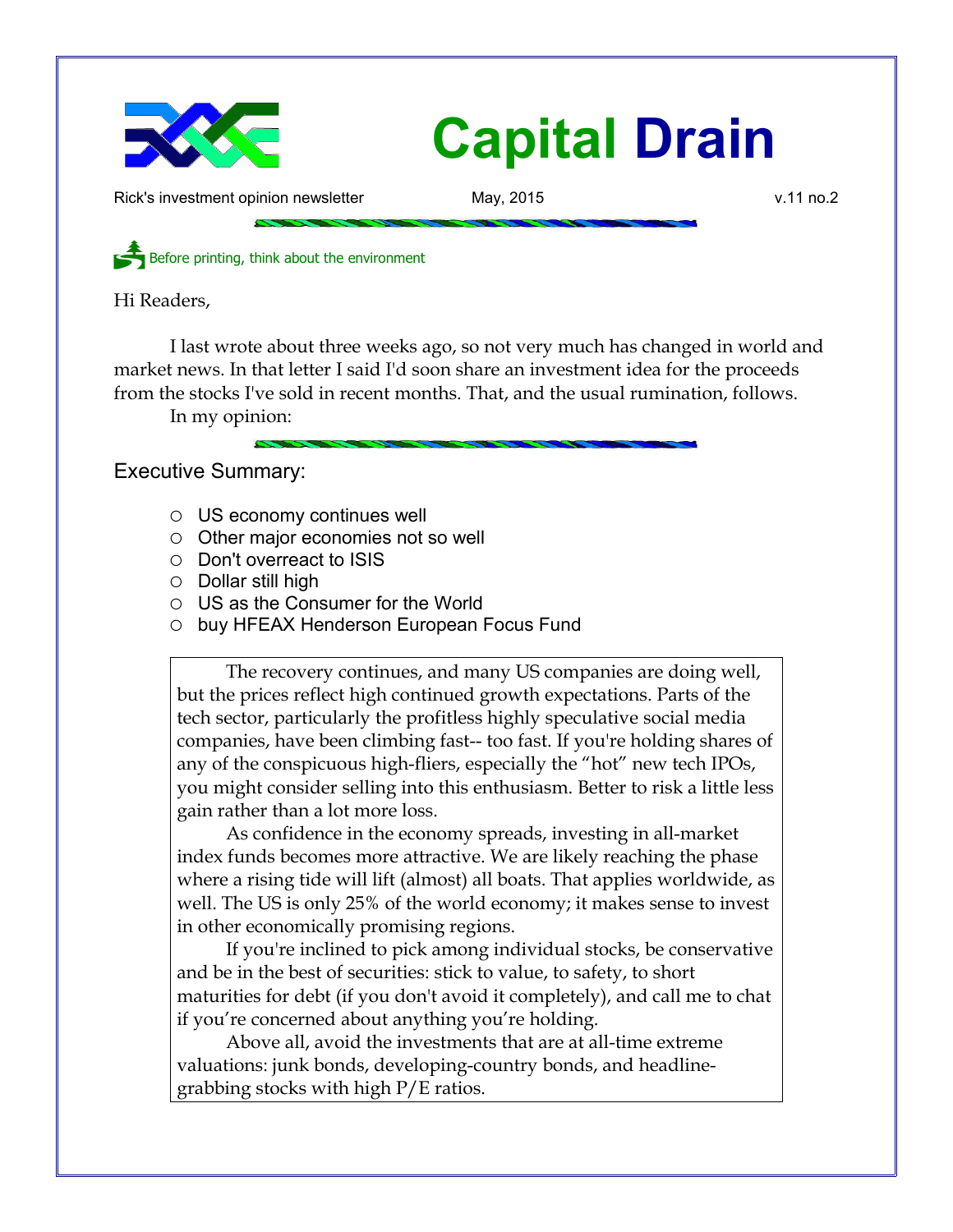## The Details:

As I wrote in April, the **US economy continues to do well**. Other parts of the world are not doing so well now, but there are bright spots where growth is starting and should continue.

One topic that leaps into the headlines pretty often, but which I think you can safely ignore for our investing purposes, is the military rise of the Islamic State of Iraq and Syria (**ISIS**, also called ISAL or just IS).

Don't get me wrong, for Syria and Iraq and to a much lesser extent other small areas with radical Islamist rebels, it's a problem, and it will take quite a while to get it completely under control and quieted down.

Still, I don't think we need to treat it as any sort of imminent threat. Why not? Because ISIS, for all of their recent dash and daring, is only at most a few tens of thousands of troops. Meanwhile, right next door is **Turkey**, our NATO ally, with a population of 78 million and a well-trained and -equipped army of 500,000 active soldiers.<sup>[1](#page-1-0)</sup> And Turkey is not freaking out. They're more concerned about the refugee problem. If Turkey sees no need to even prepare to go to war to deal with a threat on the longest portion of their land borders, I don't think that Europe and the Americas should be any more concerned. Keep an eye on it, but don't worry.

Back to investing, the **dollar** is still high relative to other major currencies. To some extent it's because of the Greece issue tainting perception of the Euro. Also, first Japan, then England, and now Europe have begun Quantitative Easing, while our Easing phase has already ended. There is a lot of flight to the dollar because of the monetary uncertainty.

There's good news and there's bad news in that.

What a high dollar means for a lot of our trading partners is that it's easier for them to sell their goods into the healthiest consumer market in the game, us, the US. That is already helping other advanced economies get back to tolerable growth.

The flip side is that a high dollar means that it's harder for our domestic manufacturers to sell to the outside world. That has already shown up in the statistics for new factory orders, for example. That will slow our domestic growth somewhat.

It's a trade-off, but an uneven one still in our favor. We need to export less urgently than Japan and Europe do. They'll gain more than we lose, and their gain will bring us back toward a normal balance. The currencies will return to more normal level, and we'll all be back to higher growth together.

<span id="page-1-0"></span><sup>1</sup> "Turkey", Wikipedia, 22 May 2015 (UCT), Wikimedia Foundation, 21 May 2015 (PDT) [<https://en.wikipedia.org/wiki/Turkey>](https://en.wikipedia.org/wiki/Turkey).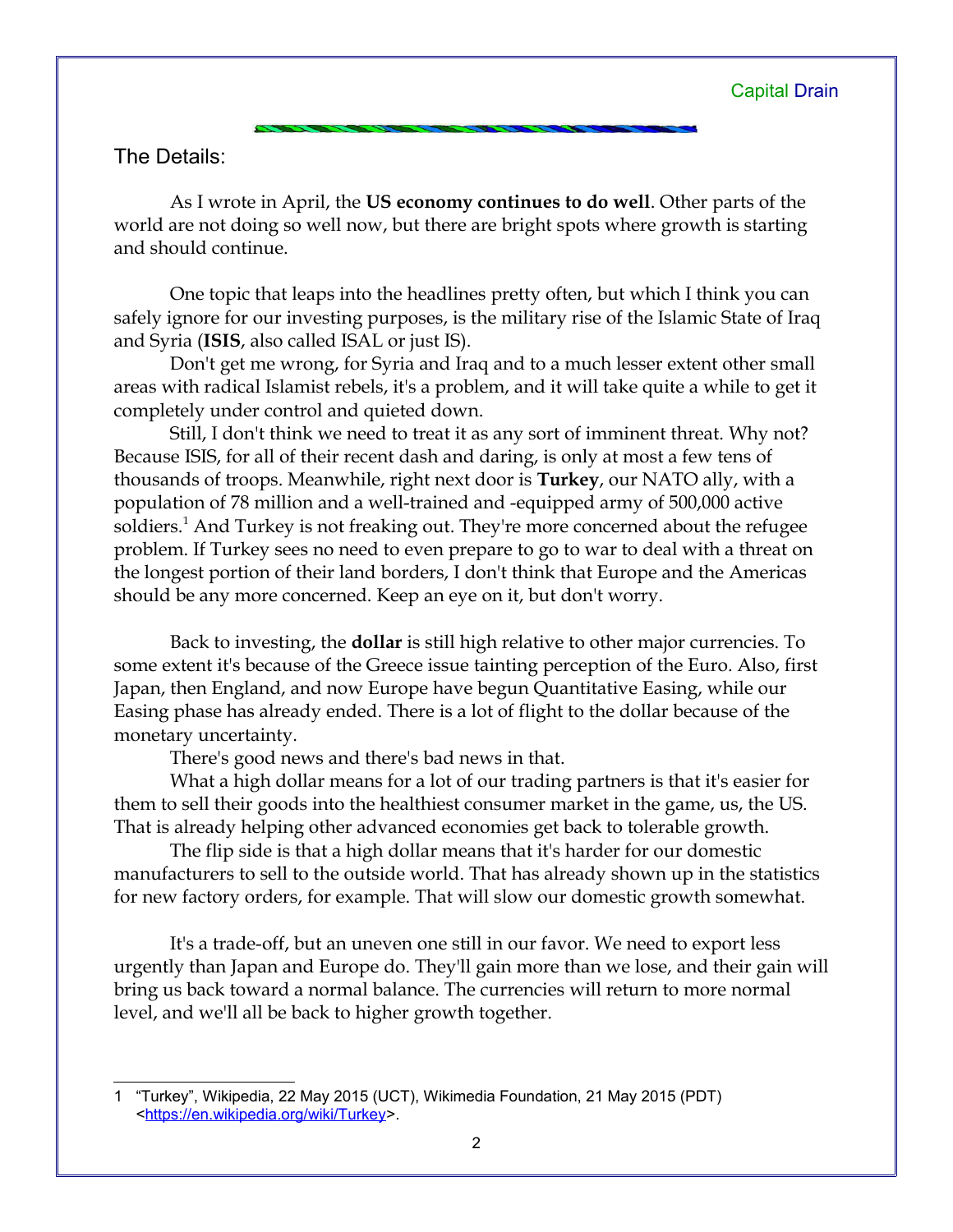### Capital Drain

One thing we want to avoid is a pernicious dynamic from the 2000-2008 expansion, the idea of the **US** consumer **as the Consumer of Last Resort** for the world. When other countries were investing heavily in productive capacity, rather than letting their workers share in the wealth and consume more, all eyes turned to the US as the seemingly insatiable market for consumer goods. It helped them grow, but it set us up for trouble.

It's not as if our middle and working classes were doing so well themselves. Our median income wasn't rising, and couldn't absorb all that stuff. The companies (domestic stores and distributors) that wanted to sell put a lot of effort into getting Americans to borrow to consume. Easy credit cards, cash-out refinancing of homes, and other evil tricks inducements persuaded tens of millions of people to live beyond their means. We know how that ended, with all that debt becoming an enormous millstone around the necks of millions of people.

I don't want to be a scold; I'm not your parents. None the less:

**NEVER borrow for consumption**, only for investment. Buying a car is consumption; they depreciate fast. Buying a house is an investment ONLY if you don't do cash-out re-fis. Whatever it is you want to consume, save for it rather than borrowing for it. You'll still get the goodie, just a little later. Get in the habit now, and when the next economic crunch hits, you'll have a lot less to worry about and a lot more options.

If you have any credit card or other high-interest-rate debt, paying it off is one of your best available investments, especially as rates are generally low. Talk to your bank about pulling the various revolving debt together into a lower-rate fixed-term consolidated loan. And then, Cardholder Sin No More. Yeah, maybe I do want to scold a little bit. If you don't pay off your credit cards every month, you don't actually have any money for investment or anything else.

Also, if you haven't refinanced your mortgage, rates won't get better, probably in your remaining lifetime. You can get a pleasant boost from lowering your monthly payment, without extending the maturity, and no need to take cash out. Just lock in the lower rate for a lower payment. Don't let the bank talk you into any shenanigans.

In the previous letter I mentioned that I was selling DuPont(DD) and Kraft (KRFT). Late last year I said when I was selling ConocoPhilips (COP) and about a year ago Pfizer (PFE). At the time I didn't see a clear choice for a new investment. It's not good to leave cash sitting around idle, but at the same time it's definitely bad to make investments just because you have cash. If you don't have confidence in the investment you're taking on, don't do it.

Where then to invest? The recent fastest-growing economy was the Philippines, but that country alone wouldn't be a good diversified pick.

I think that between the run-up of the dollar versus the Euro, and the general battering of sound European stocks because of the Greek debt trouble, that European